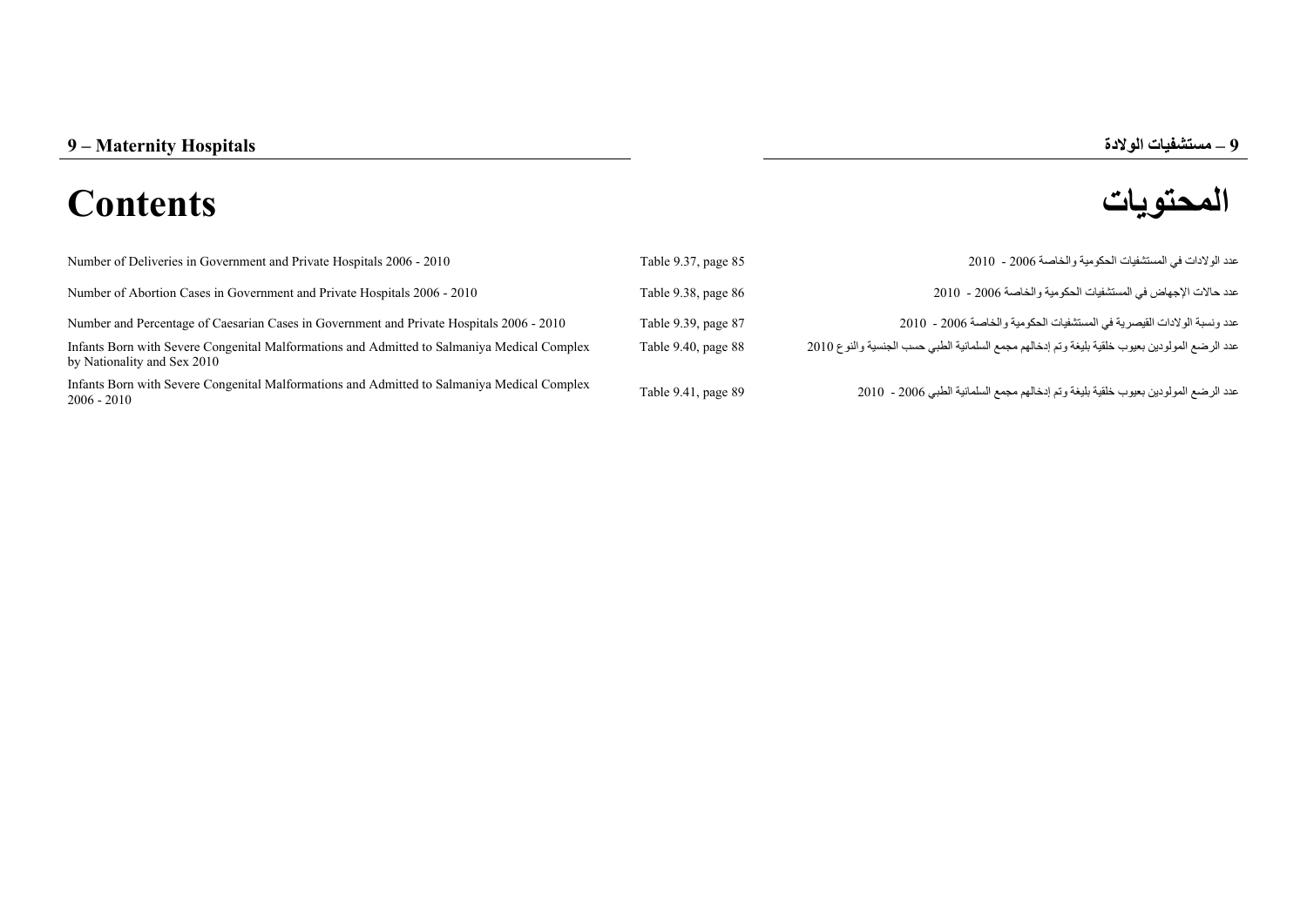<span id="page-1-0"></span>

| <b>Description</b>                 | 2010   | 2009   | 2008      | 2007      | 2006      | البيان                            |
|------------------------------------|--------|--------|-----------|-----------|-----------|-----------------------------------|
| <b>Government Hospitals</b>        | 12,875 | 15,279 | 14,766    | 14,146    | 13,527    | المستشفيات الحكومية               |
| Ministry of Health Hospitals       | 9,349  | 11,550 | 10,772    | 10,501    | 10,431    | مستشفيات وزارة الصحة              |
| Military Hospital                  | 3,526  | 3,729  | 3,994     | 3,645     | 3,096     | المستشفى العسكري                  |
| <b>Private Hospitals</b>           | 2,338  | 2,340  | 1,904     | 1,658     | 1,359     | المستشفيات الخاصة                 |
| International Hospital of Bahrain  | 179    | 321    | 294       | 235       | 185       | مستشفى البحرين الدولي             |
| American Mission Hospital          | 673    | 758    | 644       | 637       | 420       | مستشفى الأرسالية الأمريكية        |
| Awali Hospital                     | 133    | 135    | 142       | 107       | 128       | مستشفى العوالمي                   |
| Ibn Al-Nafees Hospital             | 391    | 347    | 198       | 119       | 104       | مستشفى إبن النفيس                 |
| <b>Bahrain Specialist Hospital</b> | 735    | 624    | 547       | 496       | 489       | مستشفى البحرين التخصصي            |
| Noor Specialist Hospital           | 80     | 69     | 36        | 49        | 33        | مستشفى نور التخصصي                |
| Al-Hilal Hospital                  | 33     | 28     | 43        | 15        | <b>NA</b> | مستشفى الهلال                     |
| Al-Kindi Specialised Hospital      | 114    | 58     | <b>NA</b> | <b>NA</b> | <b>NA</b> | مستشفى الكندي التخصصي             |
| At Home and On route to Hospital   | 91     | 81     | 79        | 73        | 79        | في المنزل وفي الطريق الي المستشفى |
| <b>Total</b>                       | 15,304 | 17,700 | 16,749    | 15,877    | 14,965    | الجملة                            |

## **جدول 9.37 Table عدد الوالدات في المستشفيات الحكومية <sup>و</sup> الخاصة 2006 - 2010 Number of Deliveries in Government and Private Hospitals 2006 - 2010**

a delivery may include one or more births (twins ... etc.). . (الخ .... كالتوأم (مولود من أكثر

For information about births, refer to "Vital Statistics" chapter.

ملاحظة : يبين الجدول بيانات عدد الولادات فقط وقد تتضمن الولادة الواحدة ,only deliveries about deliveries only d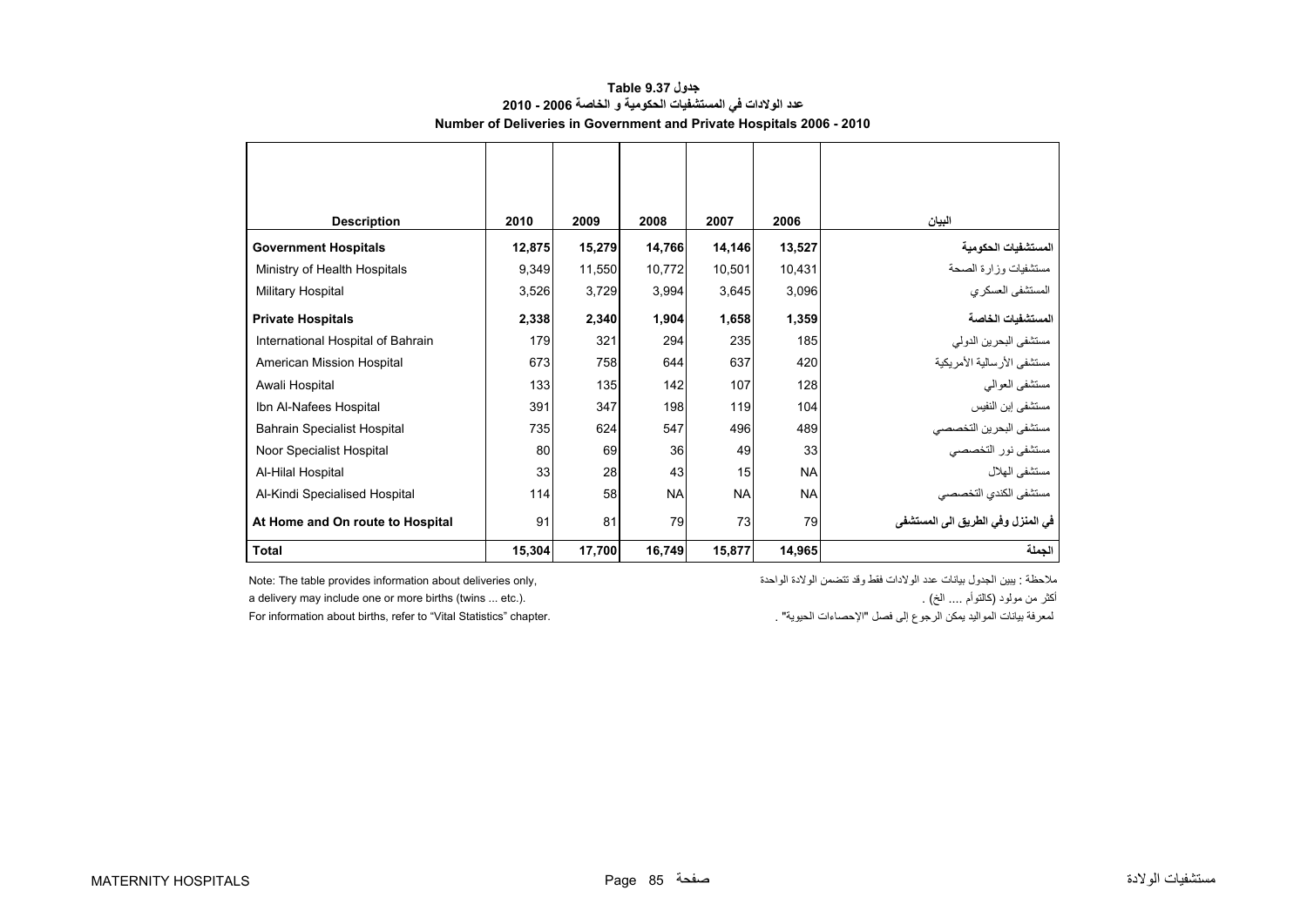## **جدول 9.38 Table عدد حاالت اإلجھاض في المستشفيات الحكومية والخاصة 2006 - 2010 Number of Abortion Cases in Government and Private Hospitals 2006 - 2010**

<span id="page-2-0"></span>

| <b>Description</b>                 | 2010  | 2009  | 2008      | 2007      | 2006      | البيان                       |
|------------------------------------|-------|-------|-----------|-----------|-----------|------------------------------|
| <b>Government Hospitals</b>        | 2,106 | 2,052 | 2,362     | 1,845     | 2,115     | المستشفيات الحكومية          |
| Ministry of Health Hospitals       | 1,521 | 1,554 | 1,486     | 1,308     | 1,600     | مستشفيات وزارة الصحة         |
| Military Hospital                  | 585   | 498   | 876       | 537       | 515       | المستشفى العسكري             |
| <b>Private Hospitals</b>           | 419   | 342   | 213       | 169       | 182       | المستشفيات الخاصة            |
| International Hospital of Bahrain  | 2     |       | 28        |           | 9         | مستشفى البحرين الدولي        |
| American Mission Hospital          | 122   | 137   | 112       | 107       | 84        | مستشفى الأر سالية الأمر يكية |
| Awali Hospital                     |       |       |           |           |           | مستشفى العوالمي              |
| Ibn Al-Nafees Hospital             | 26    | 11    | 29        |           | 21        | مستشفى إبن النفيس            |
| <b>Bahrain Specialist Hospital</b> | 148   | 71    | 23        | 43        | 67        | مستشفى البحرين التخصصي       |
| Noor Specialist Hospital           | 12    | 23    | 21        | 18        |           | مستشفى نور التخصصي           |
| Al-Hilal Hospital                  | 109   | 99    |           |           | <b>NA</b> | مستشفى الهلال                |
| Al-Kindi Specialised Hospital      | 22    | 16    | <b>NA</b> | <b>NA</b> | <b>NA</b> | مستشفى الكندى التخصصي        |
| <b>Total</b>                       | 2,525 | 2,394 | 2,575     | 2,014     | 2,297     | الجملة                       |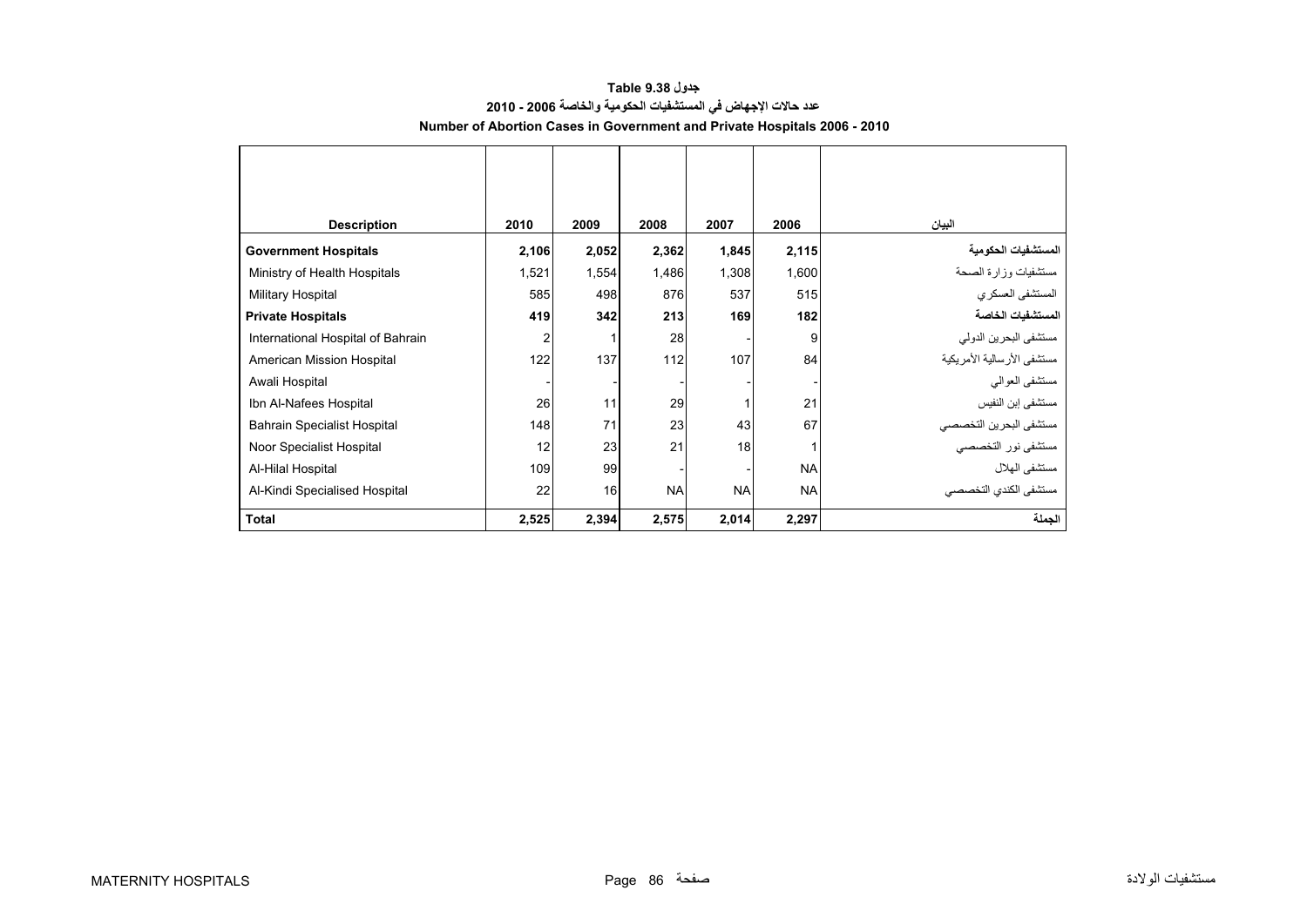| جدول Table 9.39                                                                          |
|------------------------------------------------------------------------------------------|
| عدد ونسبة الولادات القيصرية في المستشفيات الحكومية و الخاصة 2006 - 2010                  |
| Number and Percentage of Caesarian Cases in Government and Private Hospitals 2006 - 2010 |

<span id="page-3-0"></span>

|                                    | 2010 |       | 2009 |       |           | 2008      |                | 2007                     |           | 2006      |                            |
|------------------------------------|------|-------|------|-------|-----------|-----------|----------------|--------------------------|-----------|-----------|----------------------------|
|                                    |      |       |      |       |           |           |                |                          |           |           |                            |
|                                    |      | العدد |      | العدد |           | العدد     |                | العدد                    |           | العدد     |                            |
| <b>Description</b>                 | $\%$ | No.   | %    | No.   | $\%$      | No.       | %              | No.                      | $\%$      | No.       | البيان                     |
|                                    |      |       |      |       |           |           |                |                          |           |           |                            |
| <b>Government Hospitals</b>        | 25   | 3,178 | 21   | 3.267 | 21        | 3,123     | 21             | 2.952                    | 19        | 2,578     | المستشفيات الحكومية        |
| Ministry of Health Hospitals       | 25   | 2,330 | 21   | 2,397 | 21        | 2,304     | 20             | 2,069                    | 18        | 1.909     | مستشفيات وزارة الصحة       |
| Military Hospital                  | 24   | 848   | 23   | 870   | 21        | 819       | 24             | 883                      | 22        | 669       | المستشفى العسكري           |
| <b>Private Hospitals</b>           | 40   | 931   | 40   | 908   | 42        | 806       | 41             | 686                      | 36        | 496       | المستشفيات الخاصة          |
| International Hospital of Bahrain  | 46   | 83    | 39   | 125   | 43        | 127       | 45             | 105                      | 49        | 90        | مستشفى البحرين الدولي      |
| American Mission Hospital          | 43   | 291   | 47   | 356   | 40        | 260       | 41             | 260                      | 41        | 171       | مستشفى الأرسالية الأمريكية |
| Awali Hospital                     | 35   | 46    | 21   | 29    | 52        | 74        | 51             | 55                       | 46        | 59        | مستشفى العوالي             |
| Ibn Al-Nafees Hospital             | 20   | 80    | 27   | 95    | 47        | 94        | 50             | 60                       | 43        | 45        | مستشفى إبن النفيس          |
| <b>Bahrain Specialist Hospital</b> | 43   | 319   | 40   | 248   | 39        | 215       | 36             | 178                      | 23        | 112       | مستشفى البحرين التخصصي     |
| Noor Specialist Hospital           | 45   | 36    | 57   | 39    | 53        | 19        | 49             | 24                       | 58        | 19        | مستشفى نور التخصصي         |
| Al-Hilal Hospital                  | 45   | 15    | 57   | 16    | 40        | 17        | 27             | $\overline{\mathcal{L}}$ | <b>NA</b> | <b>NA</b> | مستشفى الهلال              |
| Al-Kindi Specialised Hospital      | 54   | 61    | 62   | 36    | <b>NA</b> | <b>NA</b> | N <sub>A</sub> | <b>NA</b>                | <b>NA</b> | <b>NA</b> | مستشفى الكندي التخصصى      |
| Total                              | 27   | 4,109 | 24   | 4,175 | 24        | 3,929     | 23             | 3,638                    | 21        | 3,074     | الجملة                     |
| <b>Abroad Deliveries</b>           | 22   | 86    | 26   | 109   | 22        | 80        | 22             | 81                       | 17        | 54        | خارج البحرين               |
| <b>Total</b>                       | 27   | 4,195 | 24   | 4,284 | 24        | 4,009     | 23             | 3,719                    | 21        | 3,128     | الجملة                     |

Note:

مالحظة :

.<br>أ ) هذا الجدول يبين عدد ونسبة العمليات القيصرية اعتماداً على عدد المواليد الأحياء المسجلين من 2006 - 2007 200 births from 2006 - 2007, but effective from 2008 figures are based on hospitals reporting. . مباشرة المستشفيات من التبليغ على االعتماد تم <sup>2008</sup> عام منذ ولكن

b) excluding deliveries at Home and On route to Hospital .

ب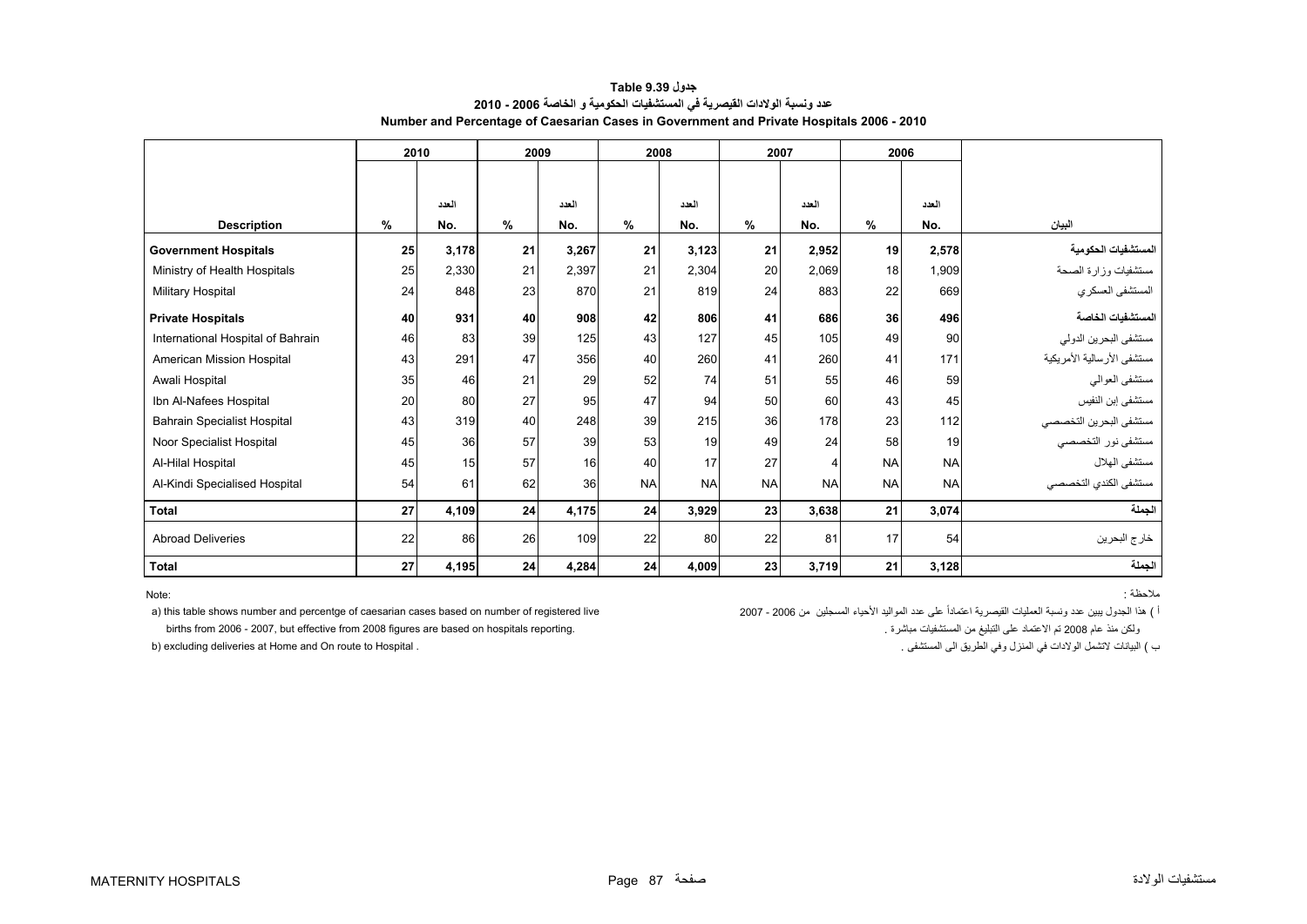<span id="page-4-0"></span>

| <b>Total</b>           |                |                    | Non-Bahraini الجملة    |                | غير بحريني         | <b>Bahraini</b>        |                | بحريني      |          |        |                                                                                   |                           |
|------------------------|----------------|--------------------|------------------------|----------------|--------------------|------------------------|----------------|-------------|----------|--------|-----------------------------------------------------------------------------------|---------------------------|
| الجملة<br><b>Total</b> | أنشى<br>Female | نكر<br><b>Male</b> | الجملة<br><b>Total</b> | أنشى<br>Female | نكر<br><b>Male</b> | الجملة<br><b>Total</b> | أنشى<br>Female | ذكر<br>Male |          |        | العيوب الخلقية<br><b>Congenital Malformation</b>                                  | رمز التصنيف<br>ICD10 Code |
| 17                     |                | 10                 |                        |                | 6                  | 8                      |                |             | 4 Alive  | حي     | التشو هات الخلقية في الجهاز العصبي                                                | Q00-Q07                   |
|                        |                |                    |                        |                |                    | 3                      |                |             | 3 Dead   | میت    | Congenital Malformations of the Nervous System                                    |                           |
|                        |                |                    |                        |                |                    | 3                      |                |             | 2 Alive  | حي     | النشو هات الخلقية بالعين والأذن والوجه والرقبة                                    | Q10-Q18                   |
|                        |                |                    |                        |                |                    |                        |                |             | -Dead    | میت    | Congenital Malformations of Eye, Ear, Face and Neck                               |                           |
| 31                     |                | 22                 |                        |                |                    | 27                     | 8              |             | 19 Alive | حي     | (الدوراني)التشوهات الخلقية بالجهاز الدوري                                         | Q20-Q28                   |
|                        |                | $\Omega$           |                        |                |                    | 3                      | 3              |             | - Dead   | میت    | Congenital Malformations of the Circulatory System                                |                           |
|                        |                |                    |                        |                |                    | 8                      |                |             | 4 Alive  | حي     | التشو هات الخلقية بالجهاز التنفسي                                                 | Q30-Q34                   |
|                        |                |                    |                        |                |                    | 1                      |                |             | - Dead   | میت    | Congenital Malformations of the Respiratory System                                |                           |
|                        |                |                    |                        |                |                    | 3                      |                |             | 2 Alive  | حي     | الشق الخلقي بالشفة أو بالحنك                                                      | Q35-Q37                   |
|                        |                |                    |                        |                |                    |                        |                |             | Dead     | میت    | Cleft Lip and Cleft Palate                                                        |                           |
| 18                     | 10             | 8                  |                        |                |                    | 14                     |                |             | 7 Alive  | حي     | التشو هات الخلقية الأخر ي بالجهاز الهضمى                                          | Q38-Q45                   |
|                        |                |                    |                        |                |                    |                        |                |             | Dead     | میت    | Other Congenital Malformations of the Digestive System                            |                           |
| 15                     |                | 11                 |                        |                |                    | 13                     | 3              |             | 10 Alive | حي     | التشوهات الخلقية بالأعضاء التناسلية والجهاز البولى                                | Q50-Q56                   |
|                        |                | $\overline{c}$     |                        |                |                    | 4                      | 2              |             | 2 Dead   | میت    | Congenital Malformations of Genital Organs<br>and Urinary System                  | Q60-Q64                   |
| 19                     | 5              | 14                 |                        |                |                    | 16                     | 5              |             | 11 Alive | حي     | التشوهات وتغييرات الشكل الخلقية بالجهاز العضلى الحركى                             | Q65-Q79                   |
|                        |                |                    |                        |                |                    |                        |                |             | Dead     | میت    | <b>Congenital Malformations and Deformations</b><br>of the Musculoskeletal System |                           |
| 14                     |                | 6                  |                        |                |                    | 10                     | 5              |             | 5 Alive  | حي     | التشو هات الخلقية الأخر ي                                                         | Q80-Q89                   |
| $\mathbf 2$            |                |                    |                        |                |                    | 1                      |                |             | - Dead   | میت    | <b>Other Congenital Malformations</b>                                             |                           |
| 11                     |                |                    |                        |                |                    | 10                     |                |             | 3 Alive  | حي     | شذوذات بالصبغيات لم تصنف في مكان أخر                                              | Q90-Q99                   |
| $\mathbf{2}$           |                |                    |                        |                |                    | 1                      | $\mathbf{1}$   |             | Dead     | میت    | Chromosomal Abnormalities, not elsewhere classified                               |                           |
| 140                    | 57             | 83                 | 28                     | 12             | 16                 | 112                    | 45             |             | 67 Alive | حي     |                                                                                   |                           |
| 18                     | 11             |                    | 5                      | 3              | 2                  | 13                     | 8              |             | 5 Dead   | میت    | الجملة<br>Total                                                                   |                           |
| 158                    | 68             | 90                 | 33                     | 15             | 18                 | 125                    | 53             |             | 72 Total | الجملة |                                                                                   |                           |

**جدول 9.40 Table عدد الرضع المولودين بعيوب خلقية بليغة وتم إدخالھم مجمع السلمانية الطبي حسب الجنسية والنوع<sup>2010</sup> Infants Born with Severe Congenital Malformations and Admitted to Salmaniya Medical Complex by Nationality and Sex 2010** 

ملاحظة : البيانات توضح الرضع المولودين بعيوب خلقية بليغة في عام ما وتم إدخالهم المستشفى . .<br>ملاحظة : البيانات توضح الرضع المولودين بعيوب خلقية بليغة في عام ما وتم إدخالهم المستشفى .